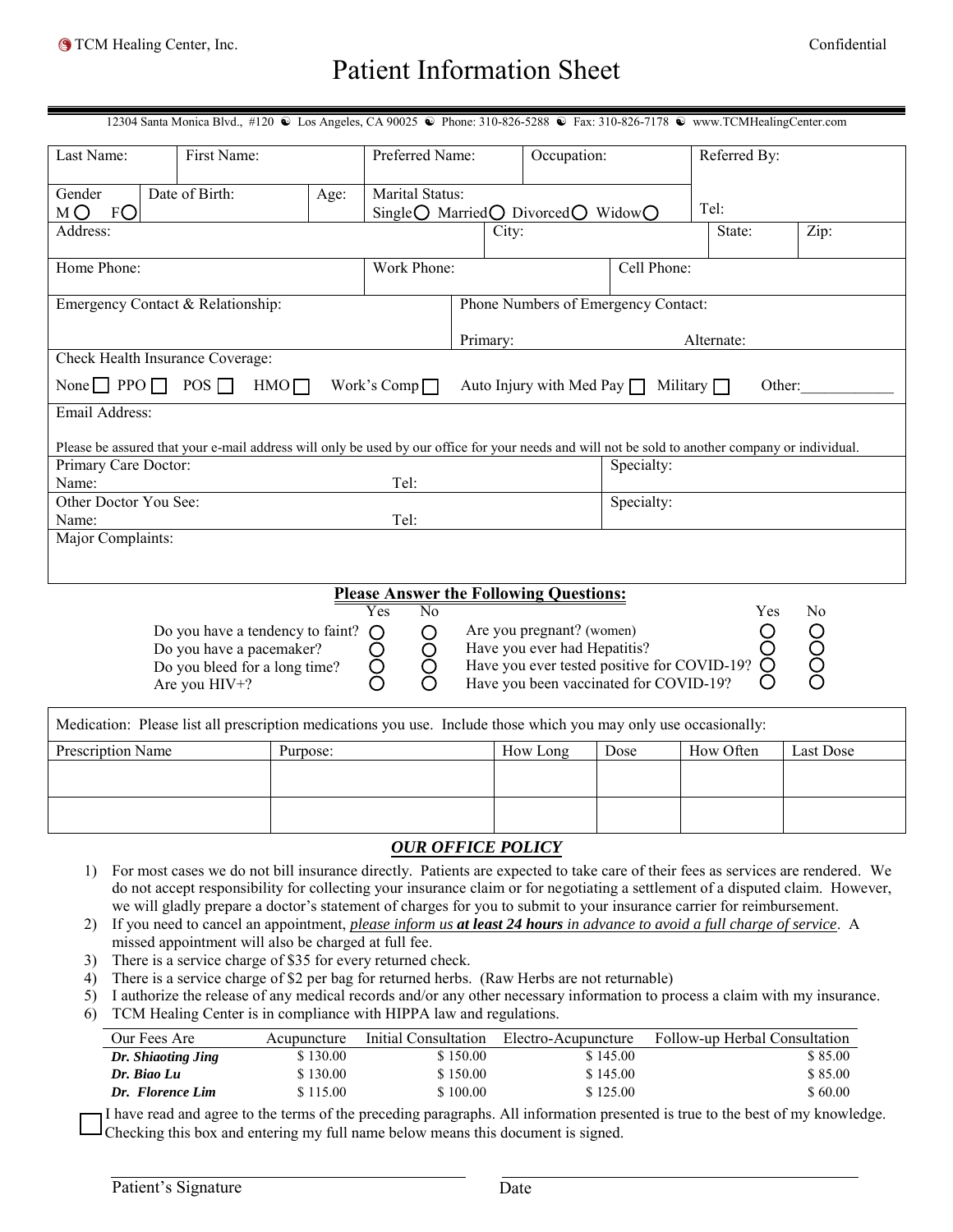## **PATIENT MEDICAL HISTORY**

The following list of symptoms you may or may not currently have.

- Individually rate each symptom's severity by marking 1-5 (5 being the worst).
- Leave blank if N/A.
- $\bullet \quad \checkmark$  any symptoms you have had in the past.

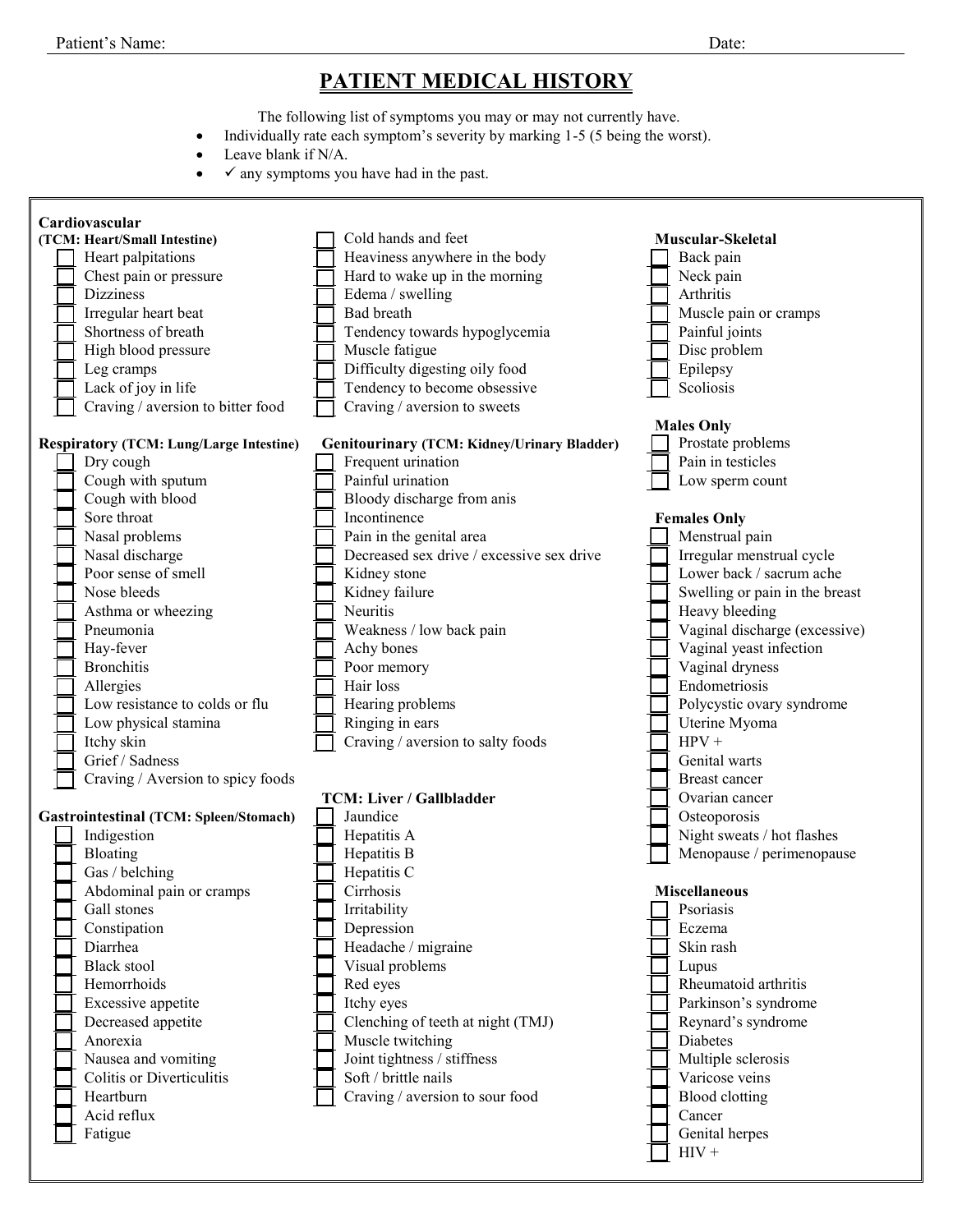12304 Santa Monica Blvd., #120 **☉** Los Angeles, CA 90025 **©** Phone: 310-826-5288 **©** Fax: 310-826-7178 **©** www.TCMHealingCenter.com

### **HIPAA NOTICE OF PRIVACY PRACTICES**

#### **This notice describes how medical information about you may be used and disclosed and how you can get access to this information. Please review it carefully.**

Under the health Insurance Portability and Accountability Act (HIPAA) of July 1, 1997, it is our legal duty to safeguard your protected health information (PHI). If a person has been insured for the past 12 months, a new insurance company cannot refuse to cover the person and cannot impose pre-existing conditions or a waiting period before providing coverage.

Our office respects your right to privacy. Information regarding the reason you sought therapy with us is strictly confidential and is used to communicate with your doctor, case worker, and claims representative for payment from your insurer and the Dept. of Labor & Industrial Relation (for Worker's Comp. claims) or for pre-authorization. Should any other official party request information about you, we would need to see your signed authorization to release information.

All other uses of the protected health information will be made only with your authorization and you have the right to revoke such authorization at any time. If a claim is unpaid due to the unavailability of the requested information, then you will be responsible for payment to us.

Evaluation reports, treatment plans, copy of prescriptions for the therapy and progress notes are generally mailed to the insurer (case worker) to carry out treatment and receive payment for services.

In settlement cases, your attorney can request copies of your file with a written authorization from you. The other party's attorney will generally subpoena your records. A **subpoena** is a legal demand with which we must comply.

All therapies are on an appointment basis.

If you have questions regarding other alternatives, we can give you general information. Your primary care physician will determine what program for you to follow.

#### **Marketing:**

TCM Healing Center will not use or disclose your PHI for marketing communication without your written authorization. This office may send birthday cards, thank you cards, notice of clinic events, newsletters, and/or appointment reminders.

#### **Disclosure:**

TCM Healing Center may use or disclose your PHI without your consent or authorization when required by law.

#### **Patient Rights Notice of Privacy Policy:**

- A patient/client may request restrictions on certain uses and disclosure of the protected information.
- You have the right to receive confidential communication of protected health information.
- You have the right to inspect and request a copy of protected health information and medical records.
- You have the right to amend protected information (there is an appeals process).
- You have the right to an accounting of disclosures of protected health information.

TCM Healing Center reserves the right to change our privacy policy in accordance with HIPAA, and would send such notice to your last known address if your case is involved. This is in compliance with HIPAA following April 14, 2003 except in emergency treatment situations.

If you have questions about this notice or any complaints about our privacy practice please contact our office.

 $\Box$  I have read and understood my rights regarding privacy of information, and under which conditions this information is shared with others, so that I may receive therapy and claims can be made on my behalf (only for insurance purposes).

□ I acknowledge that I have received the "Patient's Rights" and I will \_\_\_\_\_, will not \_\_\_\_\_ take a copy with me. \_\_\_\_\_initials

#### $\Box$  By checking this box and entering my full name below means this document is signed.

Signature: <u>Date:</u> Date:

Patient or Patient's personal representative

Print Name:

Patient or Patient's personal representative